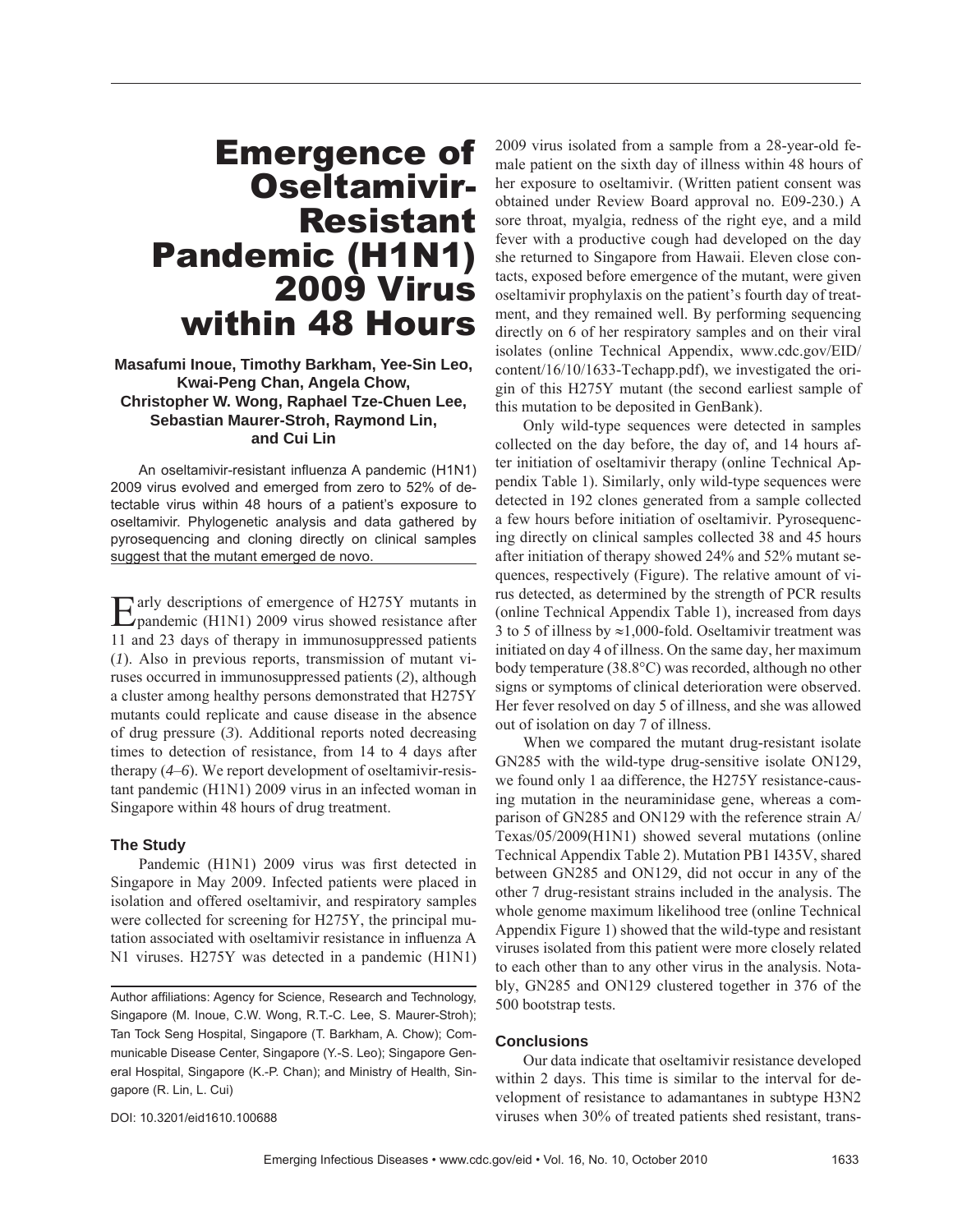# **DISPATCHES**

missible virus within 3 days of beginning treatment (*7*). Four cases of H275Y infection have been detected, with the use of sequencing, among 1,060 pandemic (H1N1) 2009 isolates tested (0.47%) in Singapore since June 2009 (not including the case reported here). Only 1 case was found in a pretreatment sample; the other 3 were identified after

treatment. The emergence of H275Y might also be affected by the timing of therapy. In the case reported here, oseltamivir treatment was begun on day 4 of illness when viral titers were almost maximal, which is probably the stage of illness best suited to select for resistant mutants because the presence of mutations is likely to be greatest when replica-



Figure. Pyrograms showing evolution of the H275Y mutation in pandemic (H1N1) 2009 virus, Singapore. A) May 29, sample 14 h after receiving oseltamivir shows 100% G. B) May 30, 38-h sample shows 76% G and 24% A. C) May 30, sample at 45 h shows 48% G and 52% A. D) May 30, virus isolated from 38-h sample is 100% A. The shaded area indicates the mutation site, showing the progressive loss of the third base, G, and its replacement by A. In panel A, all bases have peaks of equivalent height because each base is a singlet, except for the last peak, which is double the height and represents an A followed by another A, as in AA. In panel D, the G at the mutation site has disappeared and the signal of the next base, A, has doubled in amplitude, indicating the complete replacement of G by A. This reflects replacement of the complementary base C by T in the viral template. The 3 bases that constitute aa 275 in the neuraminidase protein are underlined in panels A and D. In panel A, the sequence is 100% GTGATAA. In panel D, it is 100% GTAATAA. In panel A, the wild-type 5′-GTG-3′ is equivalent to 3′-CAC-5′ in its plus-strand RNA, which codes for histidine (H). Similarly, the mutant 5′-GTA-3′ in panel D is equivalent to 3′-CAT-5′, which codes for tyrosine (Y). Therefore, the pyrograms show a mutation from H to Y at position 275—the H275Y mutant.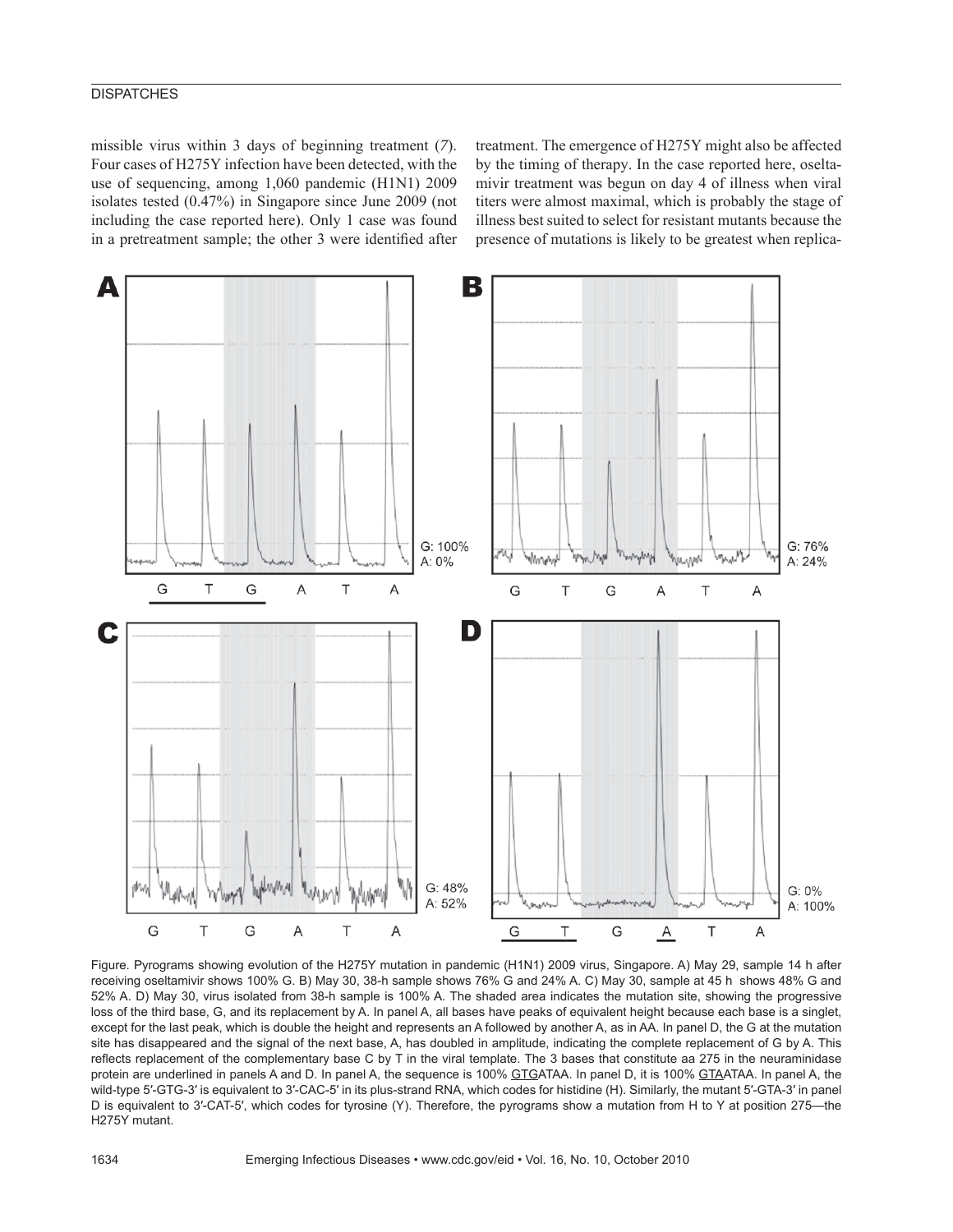tion is greatest. Notably, rates of H275Y are high, reaching 13% (*8*) among immunocompromised groups in whom high viral titers might also be a contributory factor.

Pyrosequencing directly on clinical material allows the measurement of relative quantities of viral variants without introducing errors inherent in viral culture, which is known to favor the growth of H275Y mutants (*6*). Pyrosequencing cannot exclude the presence of subpopulations of  $\leq 5\% - 10\%$ , but if small proportions of mutant virus had been present, they would have been detected in the culture of the sample collected 14 hours after exposure to oseltamivir; however, only wild-type sequences were detected. Similarly, only wild-type sequences were detected in 192 clones derived directly from the sample collected a few hours before the first dose of oseltamivir. The phylogenetic data show, at the amino acid and nucleotide level, that the resistant and sensitive isolates cluster together, apart from other viruses. These data support the hypothesis that the H275Y mutant arose de novo from the wild-type virus from the same patient.

The fact that the effects of oseltamivir are likely to be greatest in severe disease  $(9-11)$ , but of modest benefit in mild infections (*12*), has led to proposals for restricting the use of antiviral agents and the use of alternative antiviral agents and multidrug therapy to prevent the emergence of resistance (*7*,*9*) in severe cases. The proposed interventions may be of little consequence compared with the association and co-selection of H275Y with other genetic determinants. Although in isolation H275Y compromises seasonal  $influenza(H1N1)$  by reducing the amount of neuraminidase expressed on the cell surface, other mutations (R194G, V234M, and R222Q) may compensate and restore its expression to levels found in wild-type virus, without H275Y (*13*). This circumstance may explain the emergence and spread of H275Y in the absence of drug pressure in seasonal influenza  $(H1N1)$ , which increased from being negligible in 2007 to 95% in March 2009 (*7*) despite a low consumption of oseltamivir (*14*). More than 99% of all pandemic (H1N1) 2009 neuraminidases have G at position 194, which corresponds to the R194G in seasonal influenza (H1N1). However, the effects of mutations are not easily transferable among different influenza (H1N1) types and may need to be tested separately (online Technical Appendix).

The clinical effects of the spread of H275Y in seasonal influenza (H1N1) have been minimal because seasonal influenza  $(H1N1)$  now accounts for an insignificant proportion of influenza (15). However, if H275Y mutants of pandemic (H1N1) 2009 emulate the expansion of resistant seasonal influenza (H1N1), the effect might be substantial because pandemic (H1N1) 2009 accounted for 90%–95% of circulating influenza A viruses in the Northern and Southern Hemispheres in late 2009 (*15*). We are speculating, however, because our laboratory data show that pandemic (H1N1) 2009 fell from  $62\%$  to  $29\%$  of 436 influenza cases from May 2010 to mid June 2010, Singapore's main influenza season, whereas the presence of influenza  $(H3N2)$  has risen from 23% to 53% (influenza B accounts for  $15\% - 20\%$ ). As the next influenza season in the Southern Hemisphere approaches, the relative mixture of subtype H3N2 and H1N1 viruses will be under scrutiny again, not only to predict "best bet" vaccine components but also to ascertain their associated resistance patterns. Whatever the epidemiologic data exhibit, clinicians should consider resistance when patients do not respond to treatment for pandemic (H1N1) 2009 because H275Y can emerge literally overnight, as the case reported here reminds us.

## **Acknowledgments**

 We thank Wen Ying Tang, Mei Ling Goh, Kim Pern Toh, Sue Yuen Wee, Shiau Pheng Phuah, Meng Lee Teo, Linda Shu Meng, and Te Yung Yong for technical assistance.

Tan Tock Seng Hospital, the Ministry of Health, and the Agency for Science, Technology and Research, Singapore, funded part of this work.

Dr Barkham works at Tan Tock Seng Hospital, Singapore. His research interests are hospital and community aspects of infectious diseases.

#### **References**

- 1. Centers for Disease Control and Prevention. Oseltamivir-resistant novel influenza A (H1N1) virus infection in two immunosuppressed patients—Seattle, Washington, 2009. MMWR Morb Mortal Wkly Rep. 2009;58:893–6.
- 2. Oseltamivir resistance in immunocompromised hospital patients. World Health Organization pandemic (H1N1) 2009 briefing note 18, 2009 Dec 2 [cited 2010 Apr 29]. http://www.who.int/csr/disease/ swineflu/notes/briefing\_20091202/en/index.html
- 3. Le QM, Wertheim HF, Duong TN, van Doorn HR, Tran Hien N, Horby P, the Vietnam H1N1 Investigation Team. A community cluster of oseltamivir-resistant cases of 2009 H1N1 influenza. N Engl J Med. 2010;362:86–7. DOI: 10.1056/NEJMc0910448
- 4. Memoli MJ, Hrabal RJ, Hassantoufighi A, Eichelberger MC, Taubenberger JK. Rapid selection of oseltamivir- and peramivir-resistant pandemic H1N1 virus during therapy in 2 immunocompromised hosts. Clin Infect Dis. 2010;50:1252–5. DOI: 10.1086/651605
- 5. Esposito S, Molteni CG, Colombo C, Daleno C, Daccò V, Lackenby A, et al. Oseltamivir-induced resistant pandemic A/H1N1 influenza virus in a child with cystic fibrosis and *Pseudomonas aeruginosa* infection. J Clin Virol. 2010;48:62–5. DOI: 10.1016/j. jcv.2010.02.019
- 6. Sy CL, Lee SSJ, Liu MT, Tsai HC, Chen YS. Rapid emergence of oseltamivir resistance. Emerg Infect Dis. 2010;16:723–5.
- 7. Moscana A. Global transmission of oseltamivir-resistant influenza. N Engl J Med. 2009;360;10:953–6.
- 8. Tramontana AR, George B, Hurt AC, Doyle JS, Langan K, Reid AB, et al. Oseltamivir resistance in adult oncology and hematology patients infected with pandemic (H1N1) 2009 virus, Australia. Emerg Infect Dis. 2010;16:1068–75.